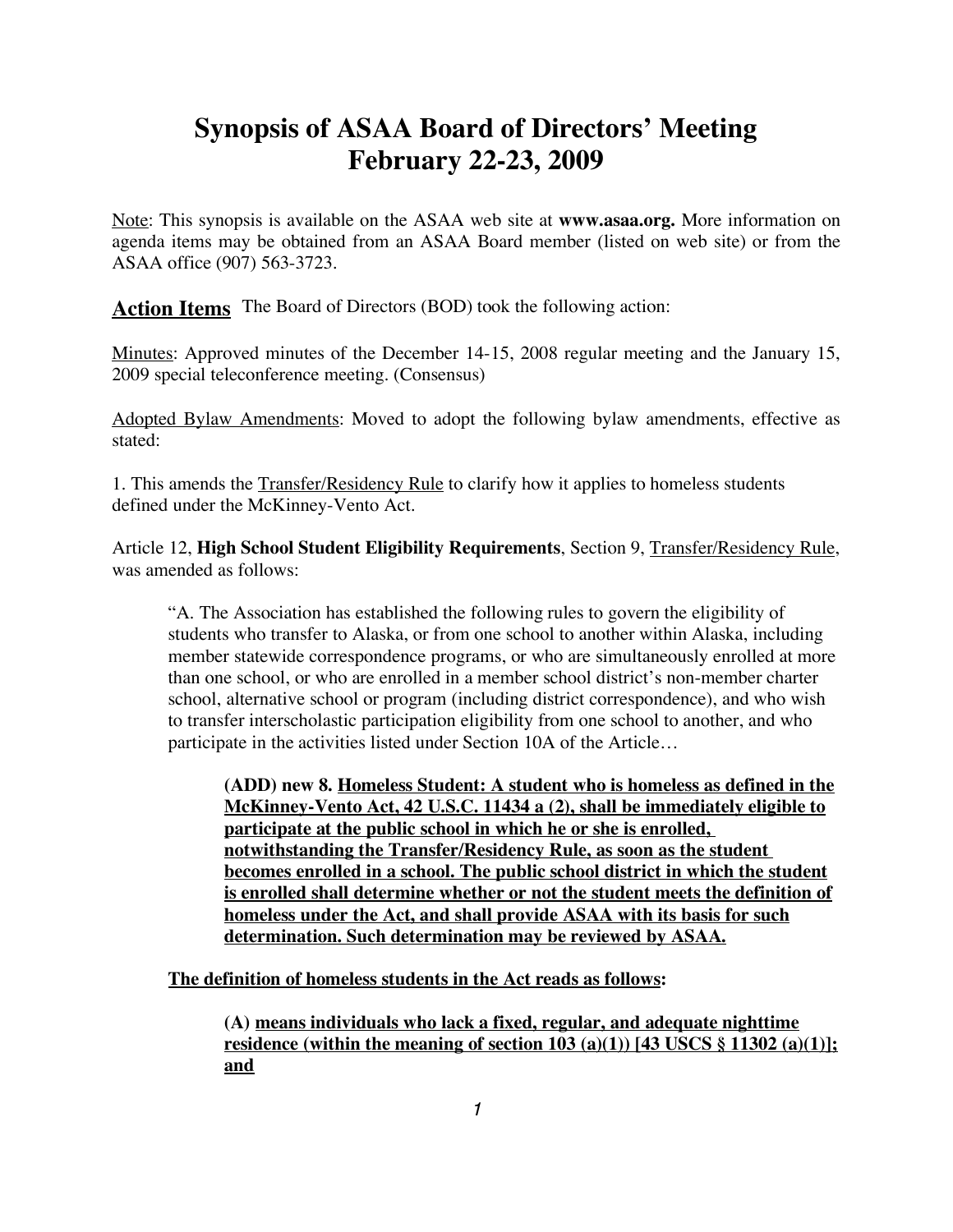**(B) includes-**

**(i) children and youths who are sharing the housing of other persons due to loss of housing, economic hardship, or a similar reason; are living in motels, hotels, trailer parks, or camping grounds due to the lack of alternative adequate accomodations; are living in emergency or transitional shelter; are abandoned in hospitals; or are awaiting foster care placement;**

**(ii) children and youths who have a primary nighttime residence that is a public or private place not designed for or ordinarily used as a regular sleeping accomodation for human beings (within the meaning of section 103 (a)(2)(C) [42 USCS § 11302 (a)(2)(C)];**

**(iii) children and youths who are living in cars, parks, public spaces, abandoned buildings, substandard housing, bus or train stations, or similar settings; and**

**(iv) migratory children (as such term is defined in section 1309 of the Elementary and Secondary Education Act of 1965 [20 USCS § 6399]) who qualify as homeless for the purposes of this subtitle [42 USCS §§ 11431 et seq.] because the children are living in circumstances described in clauses (i) through (iii)."**

#### **(Reorder remainder of Section A)**

2. This amends the Waiver of Eligibility Rules to add a new section to Article 13, Section 5, 5, which applies to homeless students.

Article 13, **Waiver of Eligibility Rules**, Section 5, 5, Factors to Be Considered in Determining Whether a Hardship Exists:, will be amended as follows:

### **(ADD New - f.) "Whether the student is homeless as defined in the McKinney-Vento Act, 42 USCS 11434 a (2), and whether the student's homelessness affected the student's ability to meet eligibility rule requirements."**

(Carried – Unanimous Consent). These amendments go into effect on March 23, 2009.

3. Moved to send out for comment, proposed amendments to Article 4, Appeal Procedure. (Carried – Unanimous Consent)

4. Moved to send out for comment, proposed amendments to Article 6, Contest Rules. (Carried – Unanimous Consent)

Economic Issues: Moved to place maturing CD of approximately \$44,000 into the 2008-09 operating budget and to refinance the Association office condo suite to take the cash equity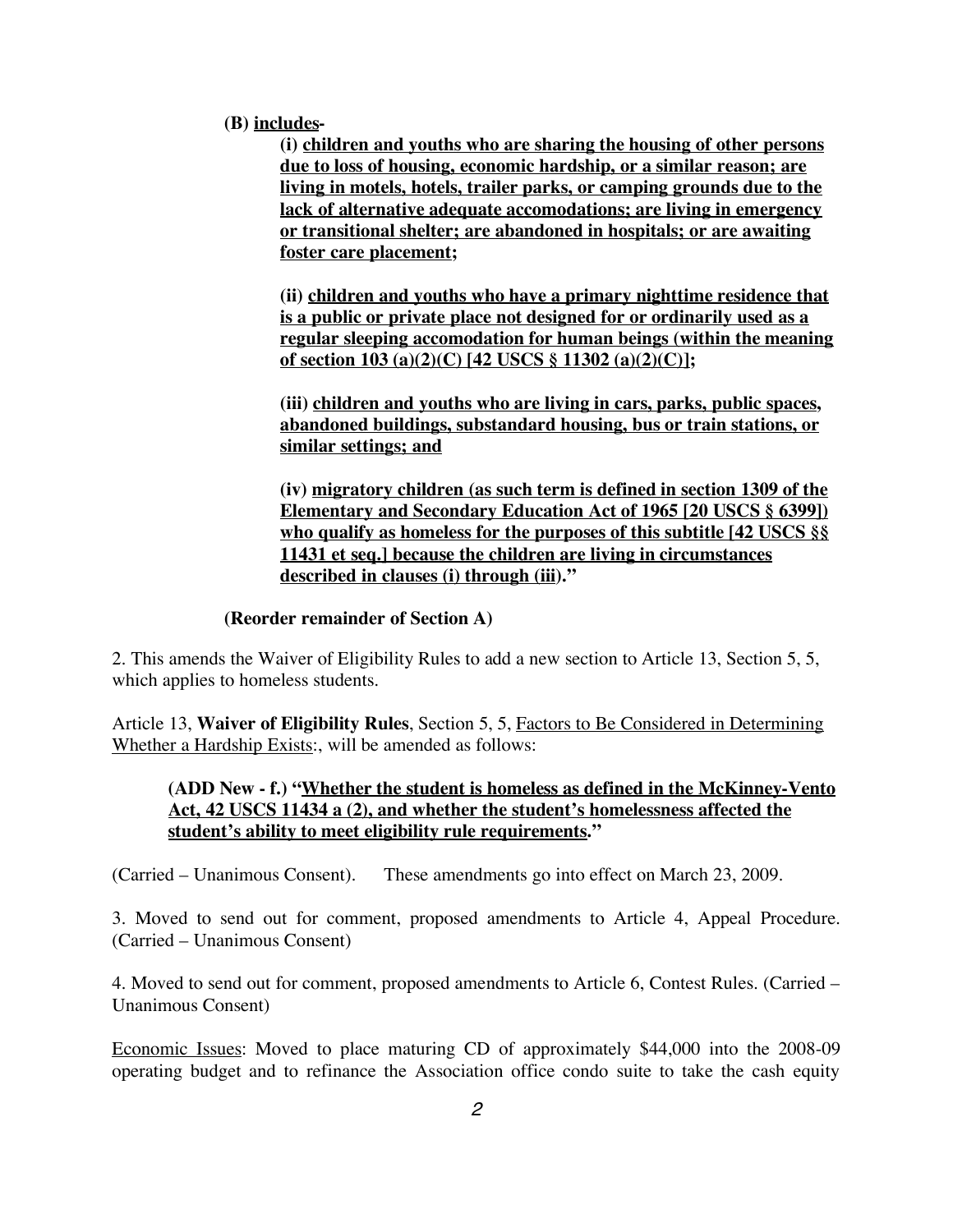which will also be placed in the 2008-09 operating budget. (Carried – 7-0, AASB absent)

Future State Basketball Tournament Format: 2009 is the final year under the current five year bid. The board considered three format options for the future and directed staff to forward two options onto the basketball tournament bid committee. The options are: 1) Keep the current format of a six day tournament with 1A/2A games early in the week and 3A/4A games on the weekend. 2) In 2010, on a one year trial basis, play the 3A/4A games early in the week and the 1A/2A games on the weekend, then assess the change of schedule on attendance and gate income. (Carried – Unanimous Consent)

Thunder Mountain High School/Juneau Douglas High School Waiver Request: Approved a request from the Juneau School District to grant blanket waivers of Article 12, Section 9, A. 3., Transfer Without a Bona Fide Move of Parents, to all students transferring from Juneau-Douglas High School to Thunder Mountain High School, and from Thunder Mountain to Juneau-Douglas, effective with the 2009-10 school year. Any transfer under this waiver provision must be completed by September 11, 2009. Waiver requests submitted after that date will not be covered by this action. (Carried – Unanimous Consent)

4A Football Playoff Proposal: Adopted a proposal by Region 6 and 4A coaches to change the quarter-final football games to cross-bracketing in which schools would play schools from the other conference, beginning in 2009-10. (Carried – Unanimous Consent)

**Reports** The BOD heard the following reports:

- Board Members
- State Tournaments
- Finance Committee
- Student Government
- Officials/Coaches
- Marketing
- Executive Director

**Public Comments** Heard from a representative of Nenana High School that the school's enrollment anad boarding school status effects the school's ability to compete against other 3A schools within its conference (Aurora) in both basketball and volleyball. See discussion item.

**Workshop Items** The BOD discussed the following items in workshop:

1. Economic Issues Effecting ASAA: Discussed the changes in ASAA's financial position since the December board meeting. The Executive Director proposed a financial plan to balance the 2008-09 operating budget. Following discussion, authorized the ED to cash in the maturing CD in the reserve account and to proceed with refinancing the office condo to extract cash equity. These funds will be used to supplement income for the rest of the budget year.

Discussed the ED's proposal to balance future years' budgets, to rebuild a reserve account, and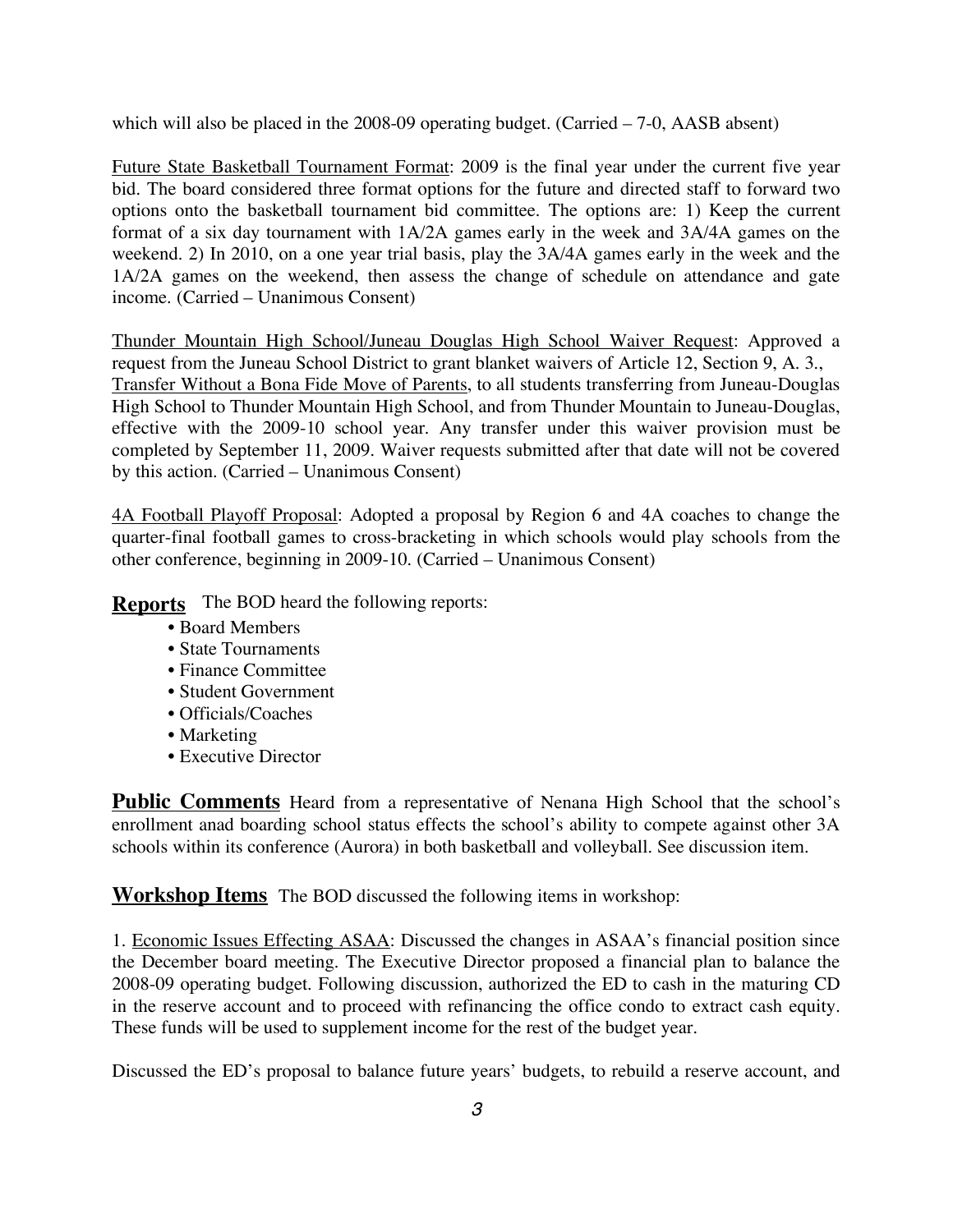to rebuild the Legal Defense Fund, through increasing school dues by raising the per student surcharge from \$5 to \$7, and through the adoption of a state tournament participation fee of \$10 per student, with a maximum of \$150 per team, beginning in 2009-10. The board directed the ED to notify superintendents of this proposal prior to a special teleconference meeting on March 30.

2. Update and Review of "Play for Keeps" Program: Staff and Teresa Johnson, project coordinator, updated the board on the program. This included the number and types of offenses to date, fundraising activities and results, lobbying efforts and public awareness activities. The board reviewed results of a program survey of superintendents, principals and school board presidents. The board also reviewed the activity to date under the Electronic Eligibility Reporting System (EERS). There was some discussion on the policy requirement that each student view the pre-participation video prior to the start of each of activity in which he/she participates. After substantial discussion, the board saw no reason to make any changes to the program for 2009-10.

3. Executive Session – Performance Evaluation of Executive Director: The board moved into executive session to conduct the evaluation. Following the sesssion, the president met with the executive director to present the evaluation.

## **Tabled Items**: None

**Discussion Items** The BOD discussed the following items:

2009 State Basketball Tournament Schedule: Revisited a discussion that took place during the two previous meetings concerning the rotation of the starting dates for the 2010 1A/2A and 3A/4A state tournaments. Reviewed a staff proposal of three format options for the tournament – Option 1 – maintain current format, Option 2 – rotate large and small games, Option 3 – rotate in 2010 on a one year trial basis and determine effect on attendance and gate income.

State Tournament Venue – Wrestling 2009: Discussed a staff proposal to extend the 2009 1A/ 2A/3A and the 4A state tournaments to 2 ½ days each, with the 1A/2A/3A tournament to be held at West Anchorage High School, hold the 4A tournament at Chugiak High School. All the wrestling on Saturday would be held at West in a combined format. The board will seek regional input on the proposal.

Football Sportsmanship Issue: Revisited previous discussion on the suitability of teams performing the Haka dance in conjunction with football games. Those witnessing the dance being performed on the field have classified it as taunting. The board also expressed concern with the practice by some students of removing their jerseys on the field prior to performing the dance. The board asked staff to send out a proposed policy prior to the April board meeting.

Bylaw Amendment Proposals: Discussed wording of a proposed amendment to Article 6, Contest Rules, which clarifies that the board will not hear an appeal of a official's judgement call during a contest in which a student or player was ejected for a rules violation. After reviewing the proposal, the board asked the executive director to revise the wording and send it out for comment prior to possible board action during the April meeting.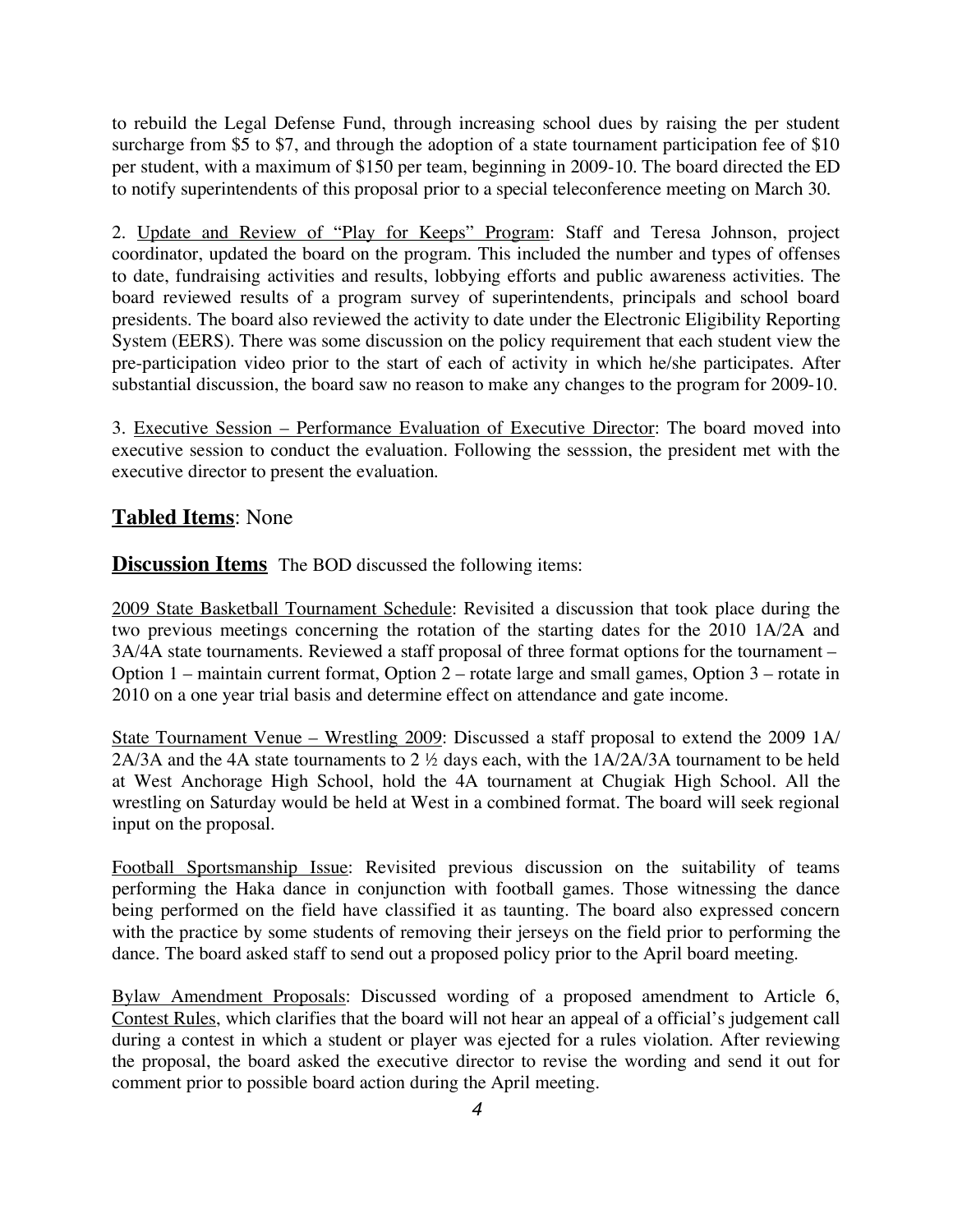Continued to discuss a possible interpretation of Article 8, Section 2, Other Amateurs, as it applies to the amateur status of music students who are paid to play in community performances. A number of music teachers have submitted opinion pieces for board consideration. This will continue to be a discussion item during the April meeting.

Heard from Association attorney Jim Brennan, who recommended amending Article 4, Appeal Procedure, to clarify some provisions specified by the court following the August 2008 student eligibility litigation. Mr. Brennan also commented on the appeal hearing sample format. The board will take action on these items during the April meeting.

Coaching Out-of-Season: Revisited previous board discussion concerning the fairness of high school coaches coaching their high school athletes out-of-season in fall basketball leagues, winter soccer leagues, fall hockey competition teams, and winter volleyball leagues. Staff presented a NFHS survey of other state associations' rules to see how they deal with this issue. The board decided that no more discussion would be given to this issue.

Conference Policy Proposal: Briefly revisited a policy proposal dealing with conferences. Currently, there are 68 different conferences, 14 of which combine 2 or more regions. There are growing governance concerns within these conferences that require board policy. The board members will discuss the proposed policy at upcoming regional meetings. It will be a discussion item during the April meeting.

Request to Change Conferences: Heard a request from Nikolaevsk School to change from 2A girls volleyball, Borealis Conference, to mixed-six volleyball, Southwest Conference, due to a decrease in the number of girls enrolled in the school.

Enrollment/Classification Review: Heard an update on the October 2008 enrollments and how they effect future classification. Schools involved in potential classification changes include:

#### **Increasing Enrollments**

Schools on Step One or Step Two may request forgiveness for enrolled ineligible  $5<sup>th</sup>$  year seniors.

| Step One in 2008-09 |                          |                  |                  |
|---------------------|--------------------------|------------------|------------------|
| 1Α                  | Gambell $-56 (+)$        |                  |                  |
|                     | Kwethluk $-56$ (+)       |                  |                  |
|                     | Nelson Island $-57$ (+)  |                  |                  |
| 3A                  | Mt. Edgecumbe $-426$ (+) |                  |                  |
| Step Two in 2008-09 |                          | <b>Last Year</b> | <b>This Year</b> |
| 1 A                 | Alakanuk                 | $53(+)$          | $54(+)$          |
|                     | St. Mary's               | $64 (+)$         | 59 $(+)$         |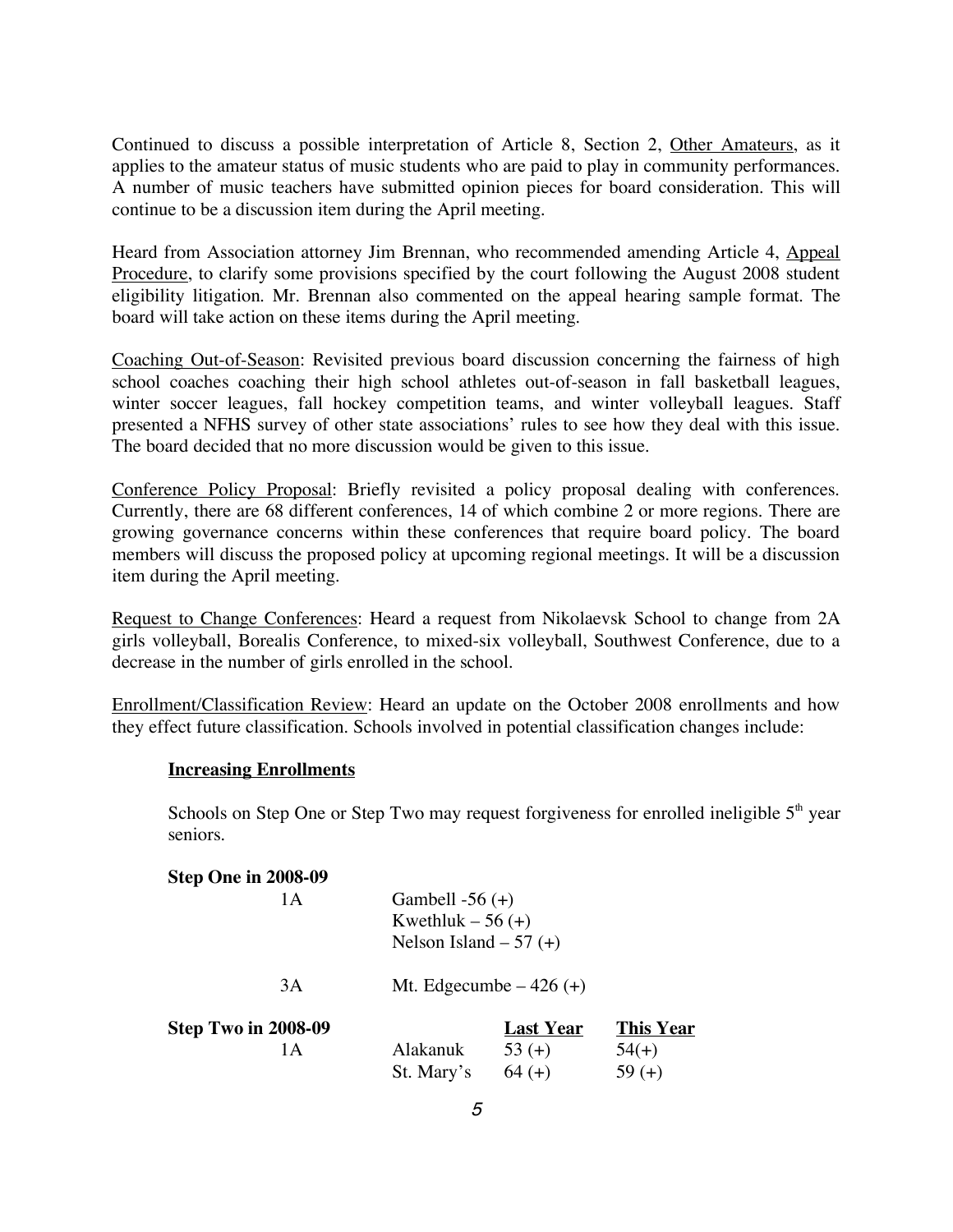#### **Decreasing Enrollments**

Schools with decreasing enrollments on Step Two will be placed at the next lower classification beginning the following school year unless the schools opt up for a minimum of 2 years.

| Step Two in 2008-09 |                        | <b>Last Year</b> | <b>This Year</b> |
|---------------------|------------------------|------------------|------------------|
| 2Α                  | Pilot Station $44$ (-) |                  | $29(-)$          |
| 3A                  | Craig                  | $99(-)$          | $90(-)$          |

2. Kashunamiut School District submitted a letter requesting forgiveness for ineligible  $5<sup>th</sup>$  year seniors. Since the enrollment at Chevak High School did not exceed the 2A cutoff numbers, the request was not acted upon by the board.

3. Homer High School is concerned about the school's placement at the bottom of the 4A classification and has informally asked the board to consider raising the 3A/4A cutoff number to 450.

4. The board discussed the Susitna Valley High School situation in which the school is not playing any conference basketball games, yet plans to play in the conference championship tournament.

Statewide Scheduling Meeting: Heard a report on the statewide scheduling meeting which was held at the Millennium Hotel on February 18.

Analysis of State Tournament Berths for Individual Sports: Discussed a staff prepared review of state tournament berths in cross-country running, swimming and diving, wrestling, Nordic skiing, tennis, and track and field. Regions 5 and 6 reminded staff that they had previously requested additional berths in cross-country running. Proposals were reviewed to combine the 1A, 2A, 3A Katchemak and Denali wrestling conferences and adjust the number of qualifiers, to revise the number of qualifying divers, and to add tennis to the list of activities for statewide correspondence programs. After discussion, these items will be revisited during the April board meeting.

Eligibility of Eighth Grade Students in Small Schools: Postponed discussion on staff proposal to permit 8<sup>th</sup> graders in very small schools to play high school basketball. This will be a discussion item during the April meeting.

Budgets: Discussed the current year operating budget and plans for the 2009-10 budget.

Hall of Fame Report: Heard a report on the selection of the Class of 2009 to the Alaska High School Hall of Fame which will be inducted on April 19 at the Anchorage Downtown Marriott Hotel. This year's inductees will be: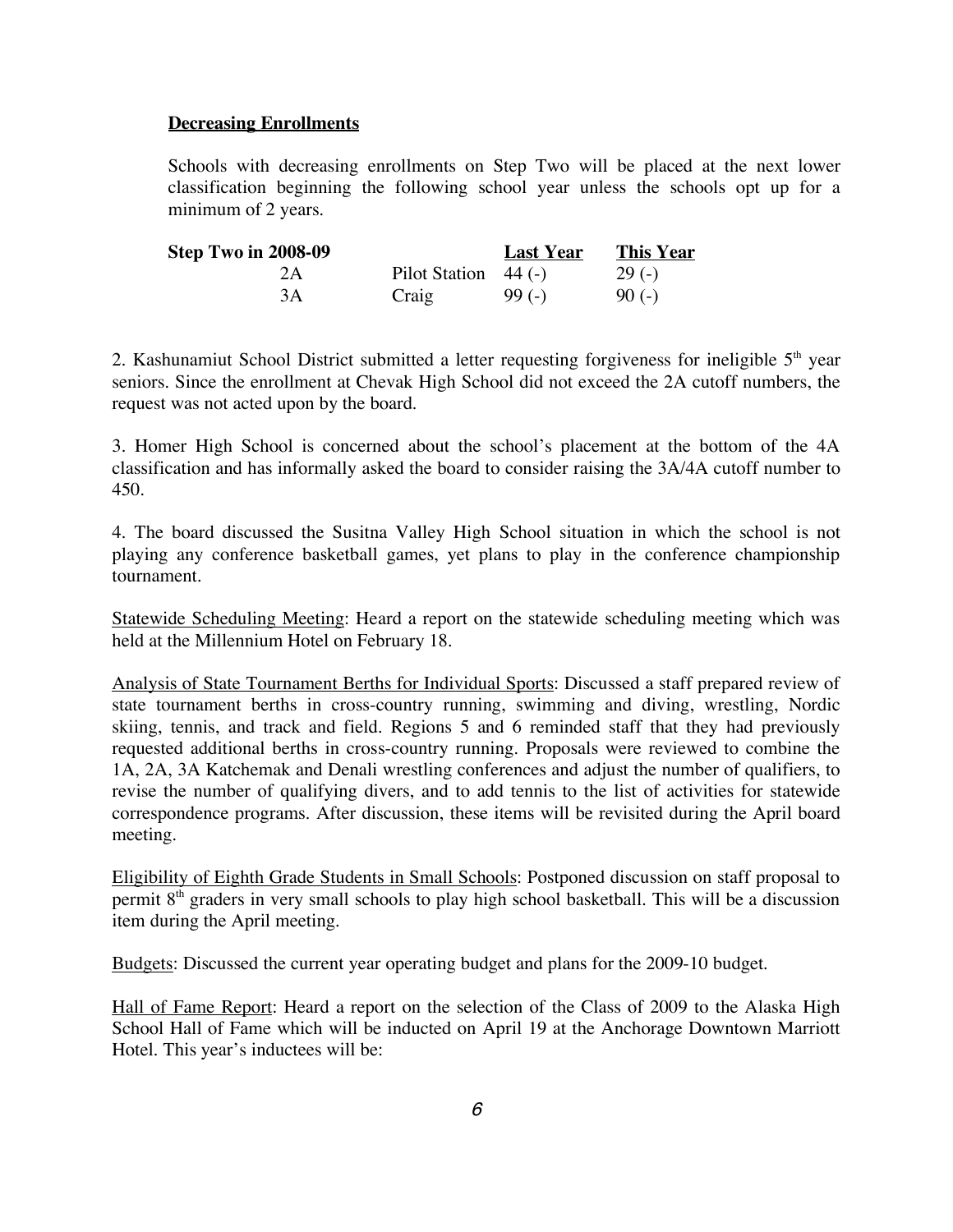| Athlete                     | Myra Harris – Frank A. Degnan - Unalakleet<br>Matt Matson – West Valley – Fairbanks<br>Mara Rabinowitz – West Valley<br>Mao Tosi – East Anchorage |
|-----------------------------|---------------------------------------------------------------------------------------------------------------------------------------------------|
| <b>Activity Participant</b> | Peter Hilts – Susan B. English – Seldovia<br>Michael More – West Anchorage                                                                        |
| Coach                       | Dan Eide - Valdez<br>Lynn Roumagoux – Dimond                                                                                                      |
| Official                    | John Jones (deceased) – Anchorage                                                                                                                 |
| Contributor                 | Stan Smith (deceased) – Spenard Builders Supply – Anchorage                                                                                       |
| Lifetime Achievement        | Richard McCormick – Douglas/Lathrop/Nome/Wrangell                                                                                                 |

NFHS Citizenship Committee: Region 5 board member Sandi Wagner of Juneau reported on her attendance at the recent meeting of this committee in Indianapolis. Topics included nominations for the "Spirit of Sport Award" and the "Sportsmanship, Ethics and Integrity Award of Excellence" certificates which state associations may order. These items will have further discussion during the April board meeting.

Kodiak Island Borough School District Resolution: Read a resolution from the school board asking that ASAA change the starting and ending times of some Fall sports seasons, specifically indoor sports such as wrestling, swimming and or volleyball, to start later and carry over into the winter and/or spring. The board agreed to begin a review of all seasons beginning in the fall of 2009.

Title IX: Discussed DEED's question concerning whether ASAA is involved with Title IX in Alaska's schools. The board stated that compliance is an individual district's responsibility and ASAA can't monitor compliance.

April Board Meeting in Nome: Discussed the spring meeting which will be held in Nome on April 27-28.

Physical Exam Form: Staff reported that the physical exam form is being updated by respresentatives of Orthopedic Physicians Anchorage, an ASAA sponsor.

Thunder Mountain High School: Reviewed the request from the school for a blanket waiver of the Transfer Rule for incoming students through September 11, 2009.

Endowment Games: Heard a proposal from the Endowment board of trustees to:

1. Permit a team to play up to two Endowment Games during a season instead of one.

2. Lower the cost from the \$500 per game to \$200 for one, \$350 for two, per team.

3. Permit a school to submit the written application for a game as little as one week prior to playing – can't be done after the fact.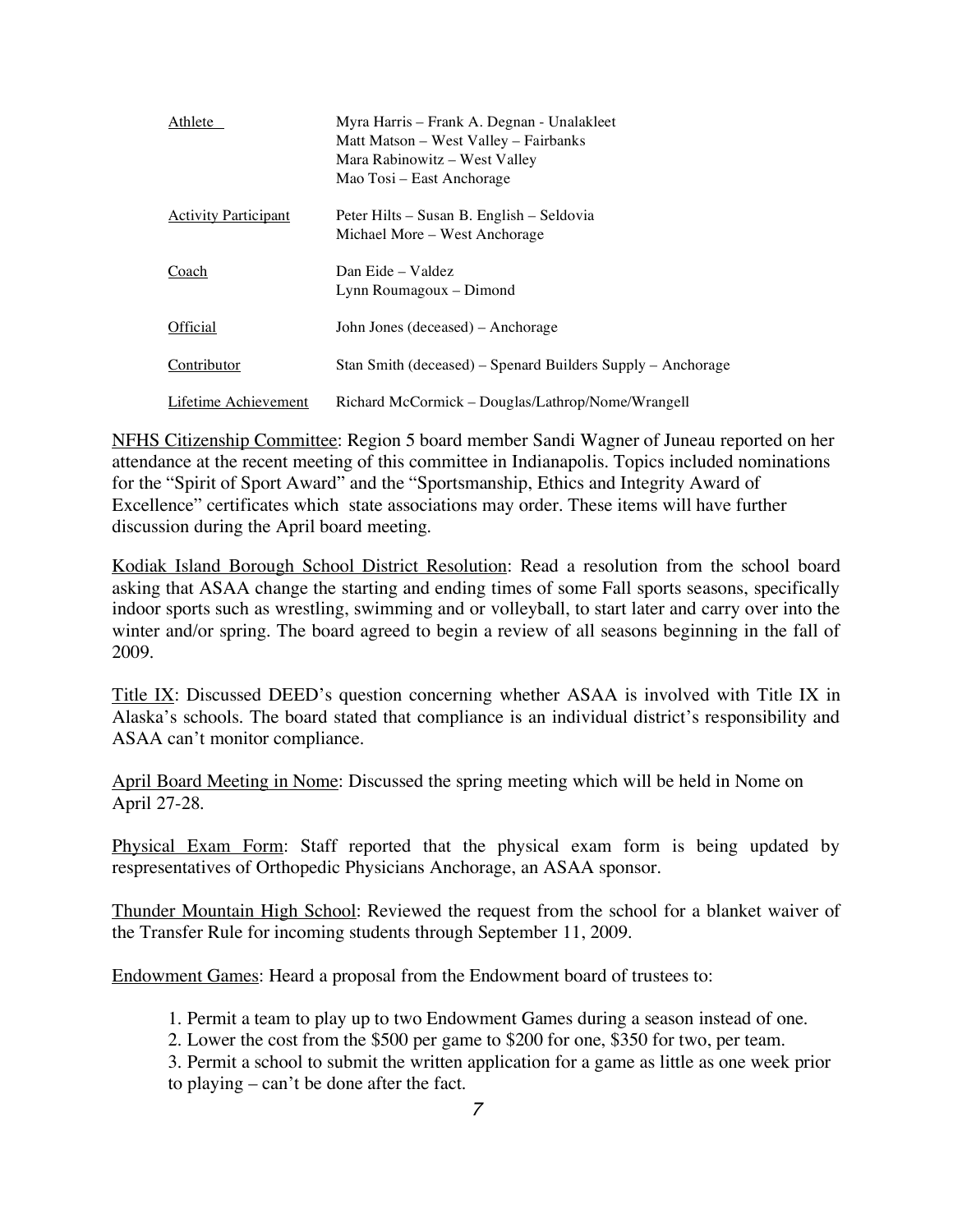4. Require that a check for the full amount accompany the application.

5. Permit schools to play Endowment Games during the "dead week" between conference tournaments and their respective state tournaments.

The board may take action on this proposal during the April meeting.

Region 6 Softball Tournament Proposal: Discussed a proposal from the Region 6 to change the way that invitational tournament games count toward the season 22 game limit. This may be an action item during the April meeting.

Region 5 Football Conference Proposal: Heard a proposal from Sitka, Ketchikan and Thunder Mountain high schools to form a small school football conference. This may be an action item during the April board meeting.

Nenana High School Request: Heard a request from Nenana High School to drop out of the Aurora Conference in basketball and volleyball and to become independent in those two sports. If the school decides to do this, it must notify the other schools in the Aurora Conference.

## **STUDENT HEARING**

Although no hearing was held, the board discussed a letter from the parents of a student who had previously been denied eligibility. No action was taken on the matter but the ED was instructed to respond to the letter.

## **Items for April Meeting**

April 27-28, 2009 – Nome - TBD

## **Workshop**

1. TBD

#### **Reports**

1.

## **Discussion**

- 1. Enrollment/Classification
- 2. Region 6 Invitational Softball Tournament Proposal
- 3. Hall of Fame Report
- 4. 2009-10 Draft Budget Presentation
- 5. Eligibility of Eighth Grade Students in Small Schools
- 6. Analysis of State Tournament Berths for Individual Sports
- 7. Haka Dance Sportsmanship Policy
- 8. NFHS Citizenship Committee
- 9. Policy on Conferences
- 10. Bylaw Amemdment– Article 6 Appeal of Game Suspensions